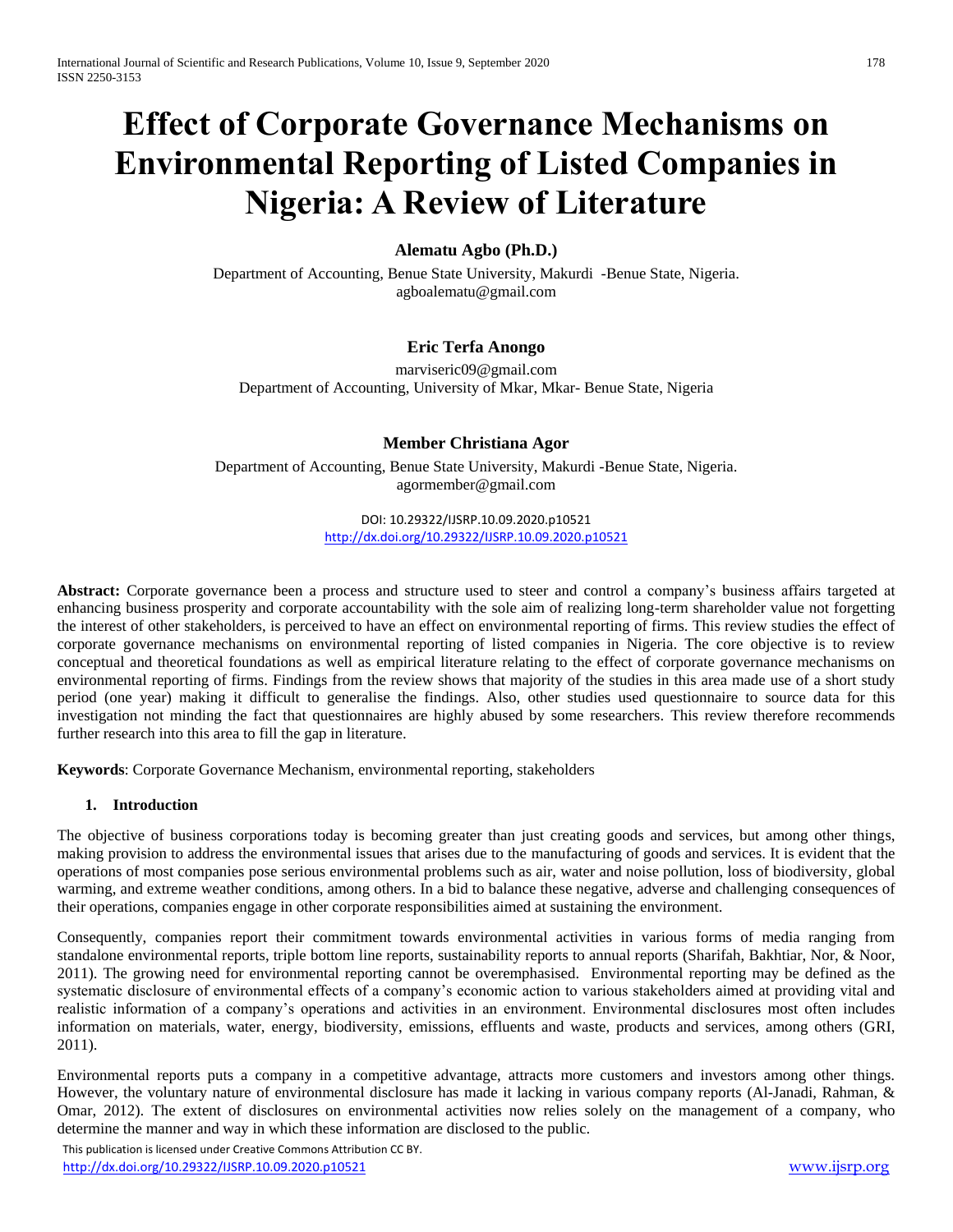International Journal of Scientific and Research Publications, Volume 10, Issue 9, September 2020 179 ISSN 2250-3153

Virtually all companies today have a mechanism termed corporate governance, through which their affairs are directed and controlled. This barely existed before the 1990s (Keasey, Short, & Wright, 2005). Corporate Governance basically entails the interaction among the participants (shareholders, company's management and board of directors) in moulding a company's performance and the efforts it is making towards achieving its stated goals. Corporate governance helps in guaranteeing that the business environment is fair and transparent and that companies can be held accountable for their actions. It is also important to note that, even though corporate governance emerged as a way of managing modern joint stock corporations, it is also valuable in managing cooperatives, family businesses as well as state-owned enterprises. Thus, only good governance can deliver sustainable good business performance regardless of the type of venture. Arising from the above, it is logical to state that good corporate governance is capable of influencing the level and extent of voluntary disclosures of financial and non-financial information of companies.

Engaging in activities aimed at sustaining the environment for the present generation and generations yet unborn and their corresponding disclosure is crucial for the survival of companies because, all companies have relationships with the society. By this, the society ensures their survival in the long run. The need to preserve the environment implies that the responsibilities of firms have gone beyond satisfying (providing money for the shareholders) fund providers to satisfying other stakeholders as well. This has bridged the information gap between the firm and its stakeholders. Firms nowadays strive to balance the needs of their stakeholders hence the need to sustain the environment and its associated disclosure.

Since it has become pertinent for firms to sustain the environment and report same, due care should be taken in financial reports since users of these reports rely on them for their decisions. Owing to the importance of these reports, if they are not elaborate and factual, decisions based on them may not yield the desired results hence the call for supervision and enforcement. Supervision and enforcement of environmental friendly policies and their associate disclosure requires corporate governance mechanisms. Corporate governance been a set of internal and external mechanisms that determine how and by whom the corporations are governed and how a proper and responsive information disclosure to stakeholders should be, is perceived to control the kind of environmental activities firms engage in and report. It is against this backdrop that this paper reviews extant written works on the outcome of corporate governance mechanisms on the environmental disclosure of listed companies in Nigeria.

# **2. Conceptual Clarification**

This section discusses the concepts of corporate governance mechanism and environmental reporting.

## **2.1 Corporate Governance Mechanisms**

Corporate governance is a concept with a great deal of attention worldwide in both the private and public sectors. It deals with the relationship between the internal governance mechanisms of corporations and the depth of corporate accountability. Adedotun (2003) views corporate governance as the framework for accounting for decision making. It is an effective management relationship within an entity's integrity to enhance its performance for the benefit of all stakeholders.

According to Claessens (2002), corporate governance is the process and structure used to direct and manage a company's business affairs targeted at enhancing business prosperity and corporate accountability with the sole aim of realizing long-term shareholder value not forgetting the interest of other stakeholders.

Corporate governance is a system that helps in directing and controlling an organization. It involves the relationships between the accountability of a company's stakeholders and the policies, laws, practices, procedures, principles and standards that may affect a company's direction and control (Ahmed, 2014).

Although corporate governance codes, regulations and practices may vary from country to country, Millstein Report 1998 posits that accountability, fairness, transparency and responsibility are the four core corporate governance principles. (Omolo, 2015). Fairness in this context connotes guaranteeing the safety of shareholder rights and the impartial treatment of all shareholders while transparency is the timely and quality release of sufficient, unambiguous and comparable information concerning corporate performance, governance and ownership. Accountability and responsibility is the obligation of the organization to account for its activities, accept responsibility for them and to show the results in a transparent manner.

There are many mechanisms through which corporate governance can be harnessed in every organization. Prominent among these mechanisms are board size, board independence, ownership concentration and board financial expertise.

## **2.1.1 Board size**

It is the sum total of non-executive and executive directors on a company's board that ensure decisions reached by the management are to the advantage of the firm and minimizes the costs. This usually includes outside directors, executive and non-executive directors of a company. The board of directors with more than seven members is unlikely to be ineffective (Florackis, 2008). This is owing to the reality that a larger number of people with expertise and experience will tend to add more value to crucial decisions reached by companies than a board with a small number of persons on it ("two good heads are better than one"). It is required that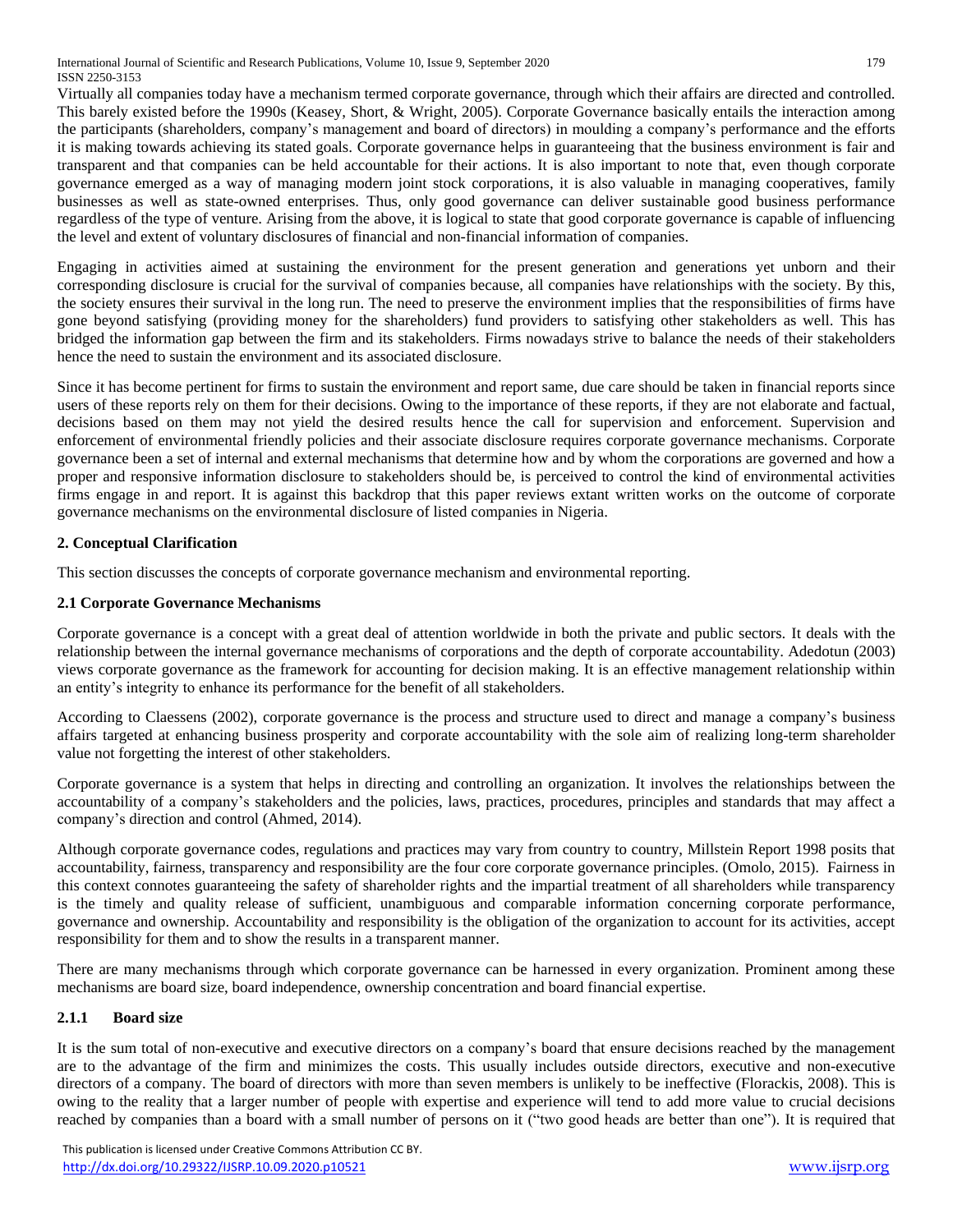large board will be capable of maintaining independence from the board and thereby motivate management to divulge more information. Johari and Rahman (2008) gave proof that board size has a major influence on the extent of environmental reporting of companies. In the same vein, Yusoff, Darus and Rahman (2015) found a positive significant connection between board size and environmental reporting of firms. This means that, all things been equal, the larger the board size, the higher the level of environmental disclosure by firms.

Contrary, other studies maintained that sizeable boards are less effective than non-sizeable boards. Byard, Li and Weintrop (2006) in their study, stated a negative relationship between board size and disclosure. The study found that less financial disclosure is made as the board size increases. Cheng and Courtenay (2006) also indicated that board size has no relationship with voluntary disclosure. The reason for these negative results may be the difficulty of coordination that comes with managing a large group. This may negatively affect a large board in terms of decision making and may also transcend to ineffective monitoring.

# **2.1.2 Board independence**

This is the level at which members of a company's board takes decisions regarding the company without interference from the 'powers that be'. It is evidenced by the number of non-executive directors to executive directors. Fama and Jensen (1983) posit that boards comprising of more independent directors ensure that stakeholders' interest is of utmost priority so as to maintain good reputation in society. The Cadbury Committee (1992) maintained that, there should always be a greater number of non-executive directors to executive directors on the board composition. In line with this position, boards with a reasonable number of non-executive directors can have a threshold on the application of managerial decisions by manipulating their monitoring ability and protecting their reputations as effective and independent decision makers (Ajiboladea and Uwuigbeb, 2013). Ienciu (2012) in his study also ascertained that board independence explains the rate at which companies disclose information regarding their environmental activities. In the same light, Mgbame and Onoyase (2015) maintained that, board independence and environmental reporting has a positive and significant relationship. Also, Naseer and Rashid (2018) found that, a board with more independent non-executive directors is associated with greater environmental reporting. It can be deduced from the above that a company with more nonexecutive on its board would have more individuals being spurred to protect their reputation through disclosure of material information including the environmental effect of their business activities, by promoting higher transparency.

# **2.1.3 Ownership concentration**

Ownership concentration refers to the portion of shares held by institutional shareholders such as pension funds, banks, endowment funds insurance companies and mutual funds among others (Lakhal, 2005). Generally, it is believed that the effectiveness and efficacy of a board is reduced because of the presence of institutional investors. Jensen and Meckling (1976) maintained that separation of ownership and control increases the demand for information disclosure by firms. It can therefore be said that, institutional shareholding decreases the probability of enhanced corporate environmental reporting. Investors with larger stake in a company may confine the decision making power of the board. This can greatly reduce the board autonomy and activism (Lakhal, 2005). However, Jouirou and Chenguel (2014) found no material relationship between institutional ownership and reporting. However, Majeed, Aziz and Saleem (2015), Masud, Nurunnabi and Bae (2018) and Naseer and Rashid (2018) maintained that ownership concentration and institutional ownership positively affects CSR reporting of companies.

## **2.2. Environmental reporting**

(CIMA, 2012) defines environmental reporting as the public disclosure of information concerning an entity's environmental performance that makes an organisation appear more accountable for the environmental consequences of their activities. Environmental reporting can also be defined as public disclosure by a firm of its environmental performance information, similar to the publication of its financial performance (Online Business Dictionary, 2010). To Beredugo and Mefor, (2012), environmental reporting is very important because it improves the quality of decision making. It necessitates firms to institute a standard and set reduction goals as well as realise the relevance of changing consumption and production patterns that are untenable, alongside protecting and managing Nigerian national resources; the information embedded in environmental reports are crucial for comparability, accountability and probity, hence when absent, the reports could be held as being fraudulent, bias, not transparent, and bound to risk which in turn could discourage patronages from suppliers, consumers, surrounding communities and investors. In developing countries, there are positive indicators of environmental reporting practices in firms and business organisations, however the practice is not strict enough, as there are no specialised activities in companies or factories to apply it or the planning of research to specifically target and define public, consumers or owners' needs, instead the practice is carried out haphazardly. (Beredugo and Mefor, 2012). Uwuigbe and Jimoh (2012) is in concord with the view that environmental reporting is not serious in developing countries e.g Nigeria. They stressed that, most companies in Nigeria majorly disclose information relating to consumers and products, community and employees participation but has very little data that can be measured, which in itself is insufficient.

## **2.3 Theoretical Framework**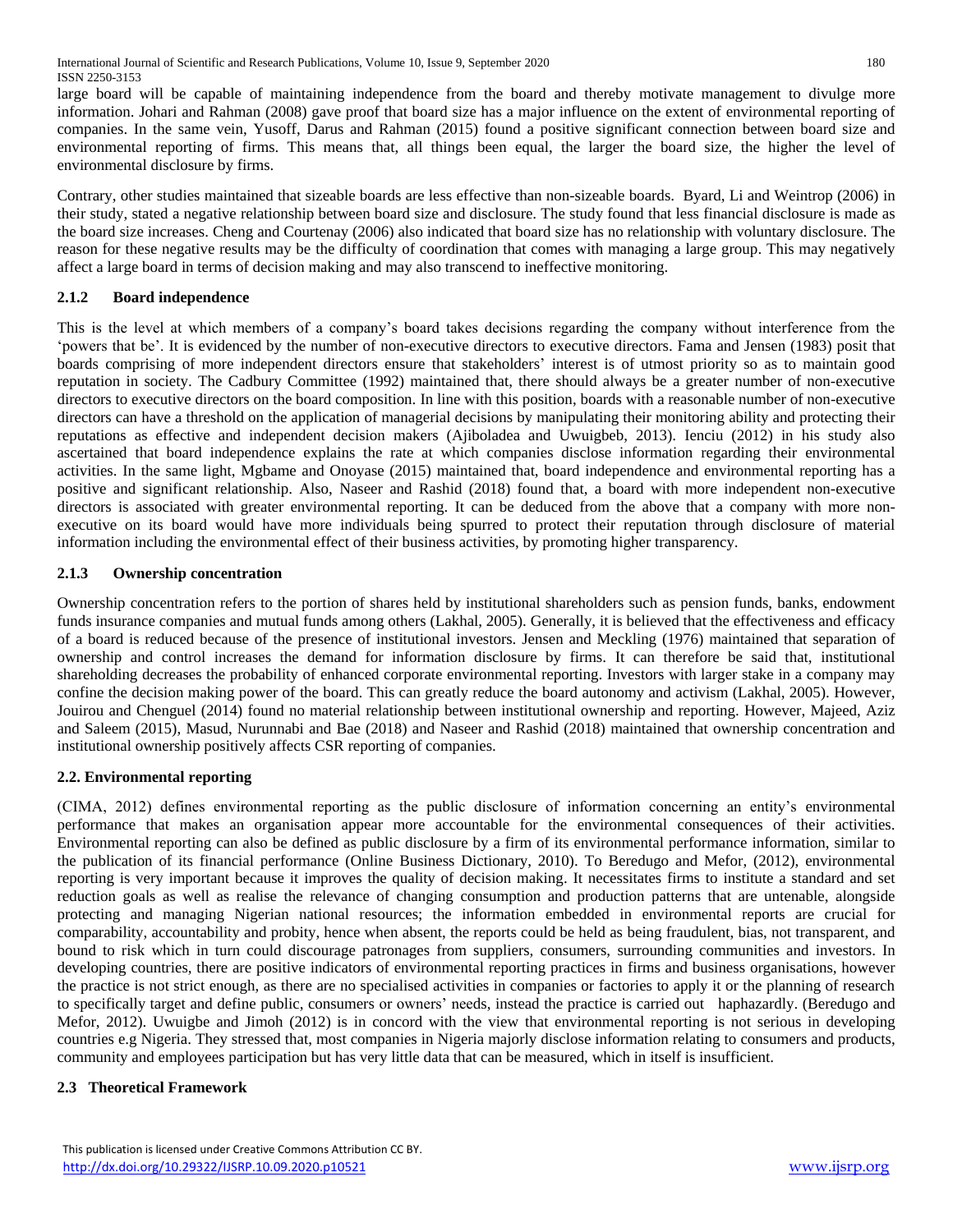International Journal of Scientific and Research Publications, Volume 10, Issue 9, September 2020 181 ISSN 2250-3153

This section reviews agency, stakeholder and legitimacy theories in connection with the effect of corporate governance mechanisms on environmental reporting as seen thus.

## **[**

#### **2.3.1 Agency theory**

This theory was initiated by Jensen and Meckling (1976). It assumes that the determinant of the actions and decisions between two parties are members of a group. According to Jensen and Meckling (1976) an agent-principal relationship is a contract under which one or more persons (the principal/s) engage with another person (the agent) to render services on their behalf which includes delegating some authority to the agent to make decisions.

In monitoring the business operation and achieving the objectives and goals of the company as well as maximising the shareholders wealth, the manager is responsible for acting on behalf of their principal (shareholders). In a situation where the manager fails to put first the interest of the shareholders, agency conflict arises (Brennan, 1995). Thus, to avoid a violation of action by the manager against the shareholders, strict monitoring and control are needed to ensure that their (managers) efforts are directed at maximising shareholders' wealth (Halme and Huse, 1997).

As such, to control agency problems and ensure that managers act in the best interests of their shareholders, appropriate corporate governance mechanisms have been introduced (Ho and Wong, 2001). In the context of environmental issues, the board of directors, as an agent is concerned about developing good corporate environmental practices on behalf of their shareholders (principal). This is essential in creating a good image for the firm to some investors with a view to convincing them to invest with the company. In addition, exhibiting pleasant corporate environmental conduct may increase the company's reputation, command public respect (Halme and Huse, 1997) and a boost in shareholders' confidence in terms of the safety of their investment. Various managements have diverse opinions regarding environmental issues due to its cost implication (Buniamin et al., 2011). Hence, boards of directors institutes strange mechanisms to their needs, introducing tailor-made corporate environmental practices.

Managers have the opportunity to reduce information asymmetry regarding environmental concerns by voluntarily publishing environmental reports however, the voluntary setting implies that, there is room for opportunistic behavior for managers' not to publish negative (bad) sustainability information (Unerman et al., 2007). Hence, Friedman (2007) argues that engaging in corporate responsibility is symptomatic of an agency problem. There is a clash between the interests of managers (agent) and stakeholders (principal), because managers often use corporate responsibility to further their own social, political, or career agendas, at the expense of stakeholders that need a reliable representation of a firm's sustainability performance. To re-establish the interest of stakeholders', corporate governance mechanisms can be used. Higher levels of corporate governance pressure may urge companies to become more responsible for sustainability issues and report on them accordingly.

#### **2.3.2 Stakeholder theory**

The stakeholder theory was first championed by Freeman (1970). It holds that the aim of the firm is to create wealth or value for its stakeholders by exchanging their stakes into goods and services or to serve as a vehicle for coordinating stakeholder interests (Zhang, 2016). It centres on the relationship between a company and its behaviour within its external environment in the course of achieving organizational objectives (Hamidu, Haron, & Amran, 2015). Accordingly, the company ought to be managed for the benefit of its stakeholders (suppliers, owners, customers, employees and local communities) and to maintain the survival of the firm.

According to Freeman (1984) the stakeholder concept provides a new way of thinking about strategic management. By paying attention to strategic management, executives can begin to put a corporation back on the road to success. It is also a normative theory that requires management to have a moral duty to protect the corporation as a whole in connection with the legitimate interests of all stakeholders (Friedman, 1970). Evan and Freeman (1988) maintained that management (especially top management) must look after the health of the corporation. This involves balancing the diverse and contradictory interests of stakeholders. The term stakeholder was meant by Friedman (1970) to generalize the notion of stockholder as the only group to whom management need to be responsible to. Stakeholder can be taken in two senses. In a narrow sense, it includes the groups that are vital for the survival and success of the company (Freeman and Reed, 1983). In a wider sense, it includes any individual or group that can affect or is affected by the company (Freeman, 1984). Thus, stakeholders are known by their interests in the affairs of the company and it is assumed that the interests of all stakeholders have intrinsic value (Donaldson and Preston, 1995).

It is often assumed that environmental reporting influences the reputation of corporations from the instrumental stakeholder perspective, which is seen as an intangible asset of firms (Zhang, 2016). Simply put, companies align with the interests of stakeholders, such as public, government and customers concerning environmental issues and stakeholders in turn respond positively to companies that make significant efforts in sustaining their environment over companies who do not.

## **2.3.3 Legitimacy Theory**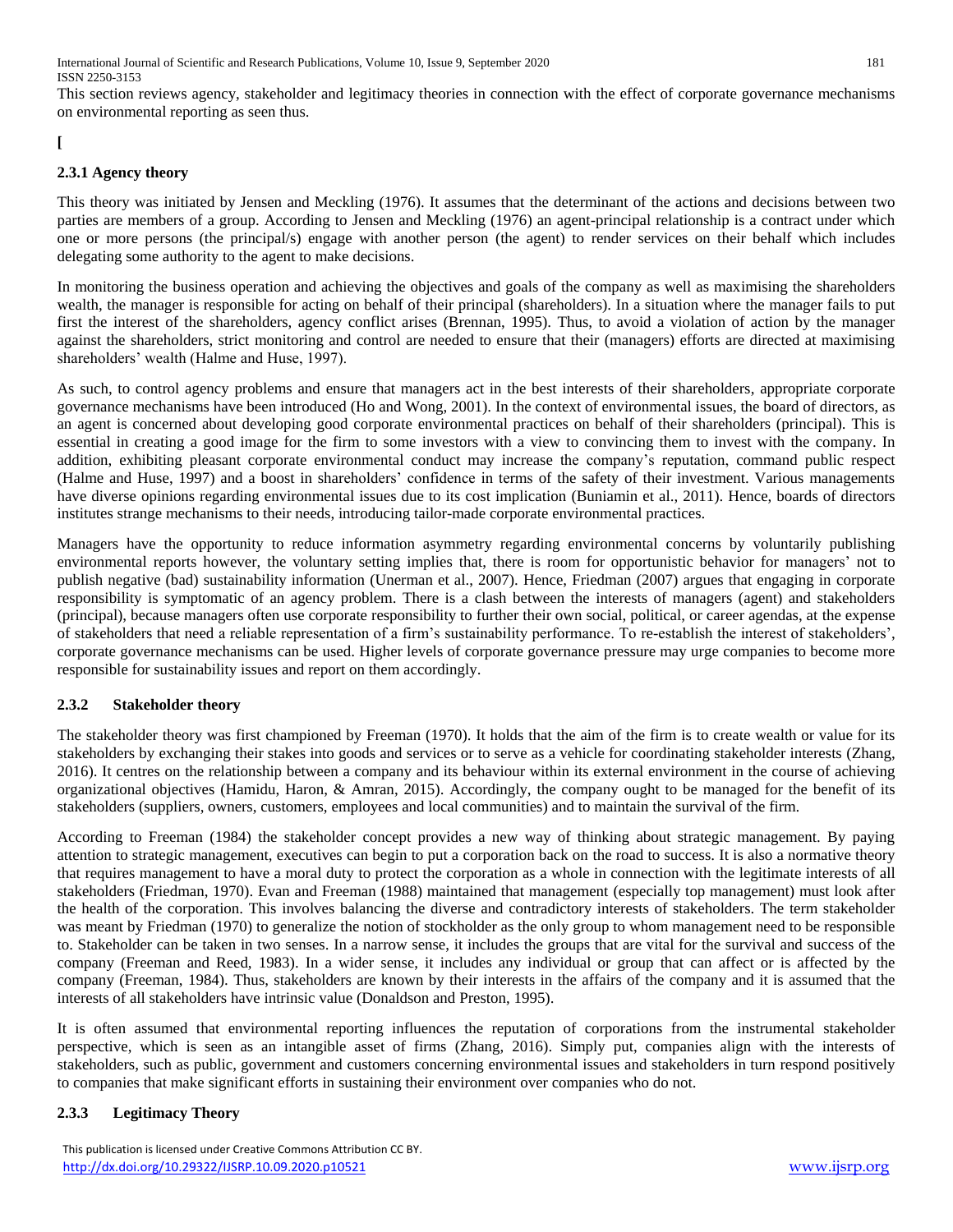Legitimacy theory was first advocated by Dowling and Pfeffer (1975). The theory holds that organisations always ensure that their operations are within the bounds and norms of the respective societies they operate in. In adopting a legitimacy theory perspective, an organisation would voluntarily report on the activities its management perceive as been expected by the communities in which it operates. Legitimacy theory relies on the notion that there is a 'social contract' between a company and the society in which it operates (Deegan 2000; Deegan 2002; Mathew 1993; Patten 1991; 1992).

Legitimacy theory suggests that whenever managers consider the supply of a particular resource as vital to their organization's survival, they should pursue the strategies necessary to ensure the continued supply of the resource. Such strategies may include targeted disclosures, or perhaps, controlling or collaborating with other parties who in themselves are considered to be legitimate. Companies need to be fair in their environmental dealings and therefore, legitimacy theory provides disclosing approaches that organizations may apply to improve their existence in the most possible and best way.

Although all the three theories (agency, stakeholder and legitimacy) provide a logical clue regarding the effect of corporate governance mechanism on environmental reporting, this paper is hinged on agency theory. This is because managers as agents are saddled with the task of running a company, putting the interest of the shareholders (principals) as a topmost priority. Corporate governance mechanisms are instruments that ensure the overall interest of the company is upheld at all times. Since the practice and reporting of environmental issues, a managerial function is perceived to be beneficial to shareholders, corporate governance mechanisms are meant to ensure its realization and sustainability at all times.

#### $\lceil$ **2.4 Empirical Studies**

This review is structured based on the recency of the works. This is based to the fact that all things been equal, recent works are expected to be a step on older ones.

Aliyu (2019) investigated the relationship between corporate governance variables such as board independence, board size, risk management committee composition, board meeting (BM), and corporate environmental reporting in Nigeria. Data from the study is gotten from annual reports of 24 non-financial public listed companies in Nigeria Stock Exchange comprising natural resources, industrial goods and oil & gas sectors from 2011–2015. The study utilized panel data analysis and based on the Hausman test, the random effect model was used to examine the effect of predictors on CER. The result revealed a positive significant relationship between board independence and CER and a positive significant relationship between BM and CER.

Odoemelam and Okafor (2018), investigated the influence of corporate governance on environmental disclosure of nonfinancial firms listed on Nigeria Stock Exchange (NSE). Data relating to the study were obtained from 86 firms listed on Nigeria Stock Exchange (NSE) in 2015. Content analysis, cross-sectional data, OLS regression techniques were used to analyze the influence of board characteristics on the extent of overall environmental disclosure (OED). The result shows that board meeting, board independence and environmental committee were statistically significant while audit committee independence and board size were insignificant.

Masud, Nurunnabi and Bae (2018) assessed the effect of corporate governance (CG) elements on environmental sustainability reporting performance (ESRP) in South Asian (SA) countries. Data relating to the study were collected from 88 listed organizations from Bangladesh, India, and Pakistan, from 2009-2016 (8 years). OLS regression analysis technique was employed to analyse the data. Findings reveal that there is no association between ESRP and family ownership, female directorship, and CSR and environmental committees.

Sar (2018) examined the impact of corporate governance on sustainability performance. Data relating to the study were obtained from 122 companies selected from 159 companies listed in CMIE PROWESS through questionnaires. Board structure, disclosure, related party transactions, shareholder rights and board procedure were proxies for corporate governance. Data were analysed using correlations technique. Findings from the study revealed that companies with high corporate governance index are associated with superior sustainability performance.

Elshabasy (2018) assessed the impact of several corporate governance characteristics on environmental information disclosure of the listed firms in Egypt. Data were obtained from 45 most active firms listed on Egyptian stock exchange from 2007 to 2011. Data analysis was done using multiple regression analysis. Findings revealed that there is an insignificant relationship between two factors of firms' characteristics (Firm Size and Firm Financial Leverage) and environmental information disclosure (EID), while Firm's age showed a negative significant relationship with EID and finally Firm's Profitability showed a positive significant relationship with EID. The study employed data of both cross-sectional and time series in nature. However, the data analysis techniques employed, which is the OLS regression does not take cognisance of the cross-sectional nature of data.

 This publication is licensed under Creative Commons Attribution CC BY. <http://dx.doi.org/10.29322/IJSRP.10.09.2020.p10521> [www.ijsrp.org](http://ijsrp.org/) Ofoegbu, Odoemelam and Okafor (2018) examined the influence of corporate board characteristics on environmental disclosure of quoted firms in South Africa and Nigeria. Data were obtained from annual reports of 303 environmentally sensitive companies selected from South Africa (213) and Nigeria (90), for the year 2015. Data was analysed using descriptive, multivariate, and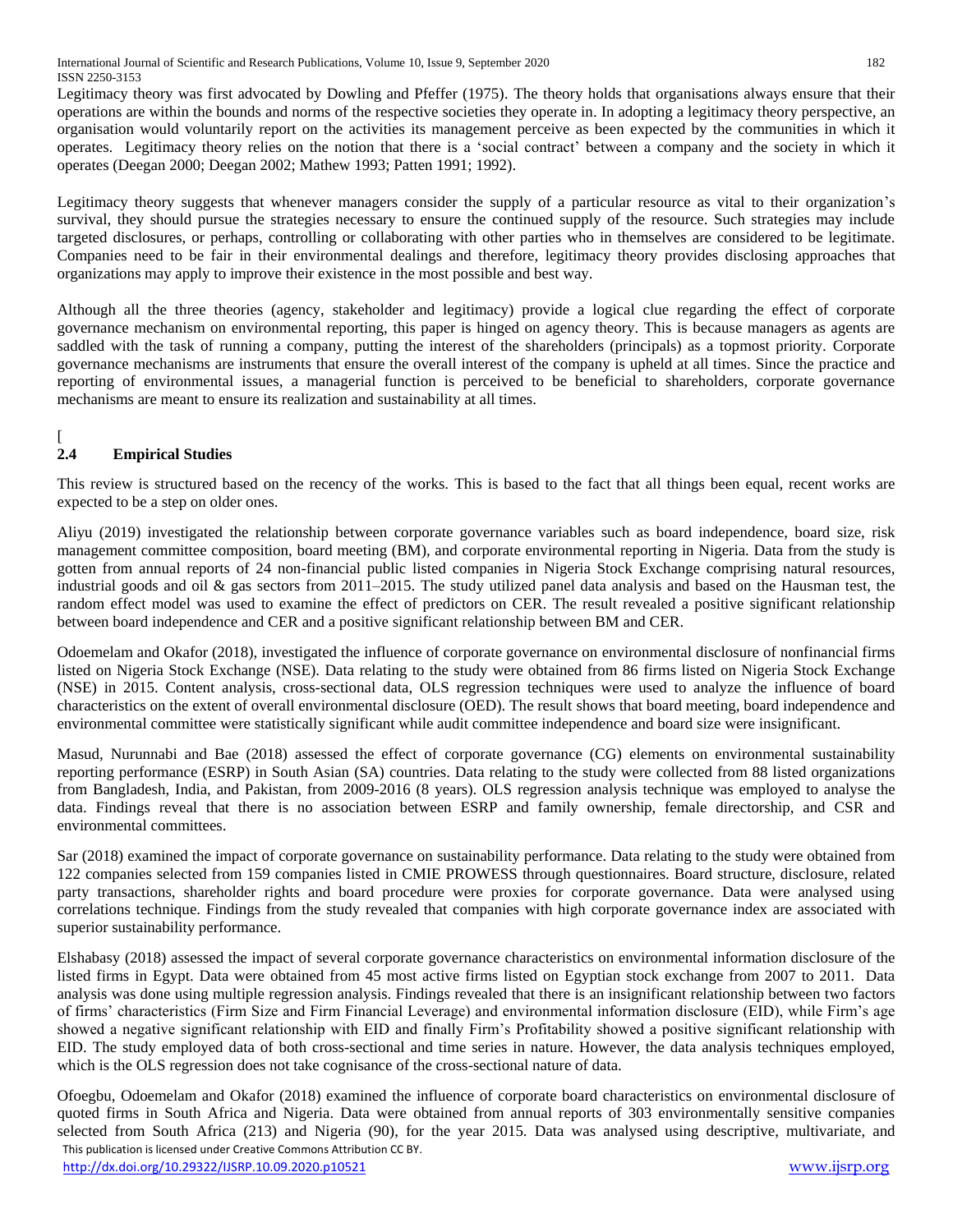International Journal of Scientific and Research Publications, Volume 10, Issue 9, September 2020 183 ISSN 2250-3153

regression model. The study findings indicate a significant positive association between board independence and environmental disclosure in Nigeria. In South Africa, 45% of environmentally sensitive industries significantly influence environmental disclosure, while 51% of environmentally polluting industries in Nigeria show insignificant association with environmental disclosure. Data was collected for only one year as the study does not consider variations that may be envisaged over time.

Naseer and Rashid (2018) analysed the relationship between corporate governance characteristics and environmental reporting of firms in Pakistan. Data were obtained from the 50 non-financial companies listed on Pakistan Stock Exchange (PSX) for the a period of two years (2014–2015). A multifactor regression model consisting of six elements of corporate governance namely board independence, board size, audit committee independence, CEO duality, institutional investors and the proportion of female directors on board were used to assess the impact of CG on environmental reporting initiatives of companies. The results shows that higher proportion of independent non-executive directors on the board, larger board size, CEO and institutional ownership, partition of the dual role of chairman are associated with high environmental disclosures.

Sajid, Faqir and Abdul (2017) investigates the differential effects of corporate governance on CSR across small, medium, and large firms. The findings firmly supports the hypothesis that CG is not sufficient enough to compel firms disclose more about their corporate responsibilities. Rather, a combination of CG and ownership structure can induce firms' choice of CSR engagement. Specifically, the results suggest that CSR involvement decreases when insider ownership goes beyond the 50% level. Finally, the results shows that significant differences in the effects of CG and other underlying empirical determinants of CSR exist across firms as a result of their sizes.

Akbas (2016) analyzed the relationship between selected board characteristics and the depth of environmental disclosure by Turkish companies. The study made use of 62 non-financial firms quoted on the BIST-100 index as at 2011. Content analysis was deployed to measure the depth of environmental disclosure. Board independence, board size, audit committee independence, board gender diversity were used as independent variables that may affect the depth of environmental reporting of Turkish companies. The result reveals that, board size is statistically significant and positively related to the level of environmental disclosure. This result implies that firms with larger boards report more environmental issues than companies with smaller boards. Nevertheless, all the remaining independent variables were unrelated to environmental disclosure. This study was carried out in Turkey and data employed was for a single year as such, it may not be sufficient to generalise the results obtained.

Yusoff, Darus and Rahman (2015) examines the potential links between corporate governance mechanisms and environmental reporting practices from the perspective of agency theory. The study used content analysis to collate data from 100 leading Malaysian public-quoted companies from 2009-2011. Using regression analysis, the results shows an improvement in environmental reporting among the studied companies. Also, board size and environmental reporting are positively related while ownership concentration, board independence and female directorship were statistically not related to environmental reporting of firms.

Majeed, Aziz and Saleem (2015) investigates the potential effects of corporate governance elements on corporate social responsibility disclosure. The study made use of data from 2007-2011. Corporate governance elements such as independent directors, board size, women representation in the board and foreign nationalities, ownership concentration, firm size, institutional ownership and profitability. Using multiple regression technique, findings reveal a positive and significant impact of institutional ownership, board size, ownership firm size and concentration on CSR reporting. This study just like Yusoff, Darus and Rahman (2015), made use of data up to 2011 hence the need for another study that will utilise data up to 2019 to validate or prove otherwise the findings.

Mgbame and Onoyase (2015), examines the effect of corporate governance on environmental reporting. Using simple random sampling technique, 14 listed firms was used for the study. The study made use of board independence, board size, and audit committee independence as corporate governance variables. Using multiple regression analytical technique, the study found that board independence, board size, managerial ownership concentration and audit committee independence have positive and significant relationship with environmental reporting.

Setyawan and Kamilla (2015) investigated the impact of corporate governance on corporate environmental disclosure. The proxies for corporate governance used were size, gender proportion, ethnic background, frequency meetings of board of directors and education level. The GRI's checklist was used to obtain disclosure index. Content analysis was done on annual reports of Indonesian mining companies from 2011-2013. Using multiple regression to analyse the data, result revealed that corporate governance variables are insignificantly related to environmental disclosure except size and meeting frequency.

Ajiboladea and Uwuigbeb (2013) examined the effects of corporate governance (CG) mechanisms on corporate social and environmental disclosure (CSED) among firms quoted on Nigerian Stock Exchange. Forty firms were selected for the study using judgmental sampling technique. Content analysis was employed to collate data from 2006-2010. The study measured CSED using 50 items of information while CG mechanisms examined were Board size, CEO duality, audit size and proportion of nonexecutive directors. Data were analyzed using correlation and regression analysis. Findings shows a significant negative relationship between CSED and CEO duality; and significant positive relationships between board size, proportion of non- executive directors, audit size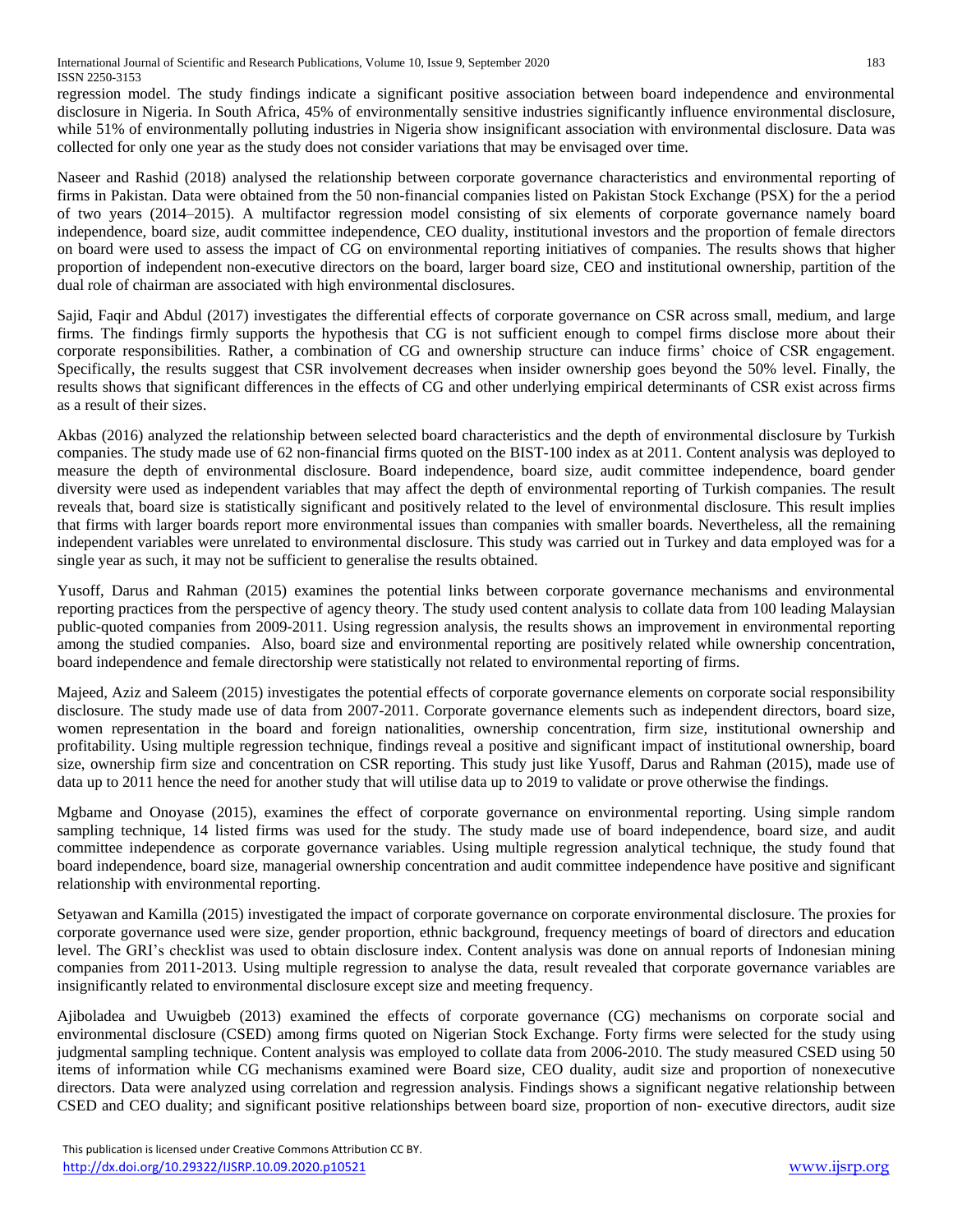International Journal of Scientific and Research Publications, Volume 10, Issue 9, September 2020 184 ISSN 2250-3153

and CSED. Although this study made use of data with panel attributes, techniques of data analysis which the researchers employed (OLS regression) did not take cognisance of the panel nature of the data.

#### **2.5 Conclusion and Areas for Further Research**

This review focus on the effect of corporate governance mechanisms on environmental reporting of firms. It is gathered that corporate governance mechanisms are instruments that ensures that the best interest of the company is upheld at all times. Since the practice and reporting of environmental issues (a managerial function) is seen as been beneficial to stakeholders, (shareholders, host communities, creditors, employees, government, public etc.) corporate governance mechanisms are meant to ensure its realization and sustainability at all times. From the empirical works reviewed, it is evident that majority of the studies made use of a relatively small sample size for this investigation. Although some of the studies made use of data with panel attributes, the technique of data analysis they employed (OLS regression) did not take cognisance of the panel nature of the data. To this end, more research can be carried out on this subject matter to address these issues.

#### **References**

Ajibolade, S. O & Uwuigbe, U. (2013). Effect of corporate governance on corporate social and environmental disclosure among listed firms in Nigeria. *European Journal of Business and Social Sciences,* 2(5) 76-92.

Akbas, H. E (2014). Company characteristics and environmental disclosure. An empirical investigation on company's listed on Borsa Instanbul 100 index. *The Journal of Accounting and Finance,* 62 145-164.

Akbas, H. E. (2016). The relationship between board characteristics and environmental disclosure: evidence from Turkish listed companies. *South East European Journal of Economics and Business,* 11(2), 7-19.

Buniamin, S., Alrazi, B., Johari, N.H. and Rahman, N.R.A. (2011). Corporate government practices and environmental reporting of companies in Malaysia: finding possibilities of doubles thumbs up. *Jurnal Pengurusan,* 32, 55–71.

Deegan, C. (2002). The legitimising effect of social and environmental disclosures- a theoretical foundation. *Accounting, Auditing and Accountability Journal,* 15, 3.

Donaldson, T., and Preston, L. E. (1995). The stakeholder theory of the corporation: Concepts, evidence, and implications. *Academy of management Review*, 20(1), 65-91.

Dowling, J. & Pfeffer, J. (1975). Organisational Legitimacy social values and organisational behaviour, *Pacific Sociological Review,*  18(1), 122-136.

GRI (2011). Sustainability Reporting Guidelines: G3.1 version, Retrieved from http://globalreporting.org on 17th December, 2019.

Ho, S. M. and Wong, S. K. (2001). A study of relationship between corporate governance structures and the extent of voluntary disclosure. *Journal of International Accounting, Auditing & Taxation, 10, 139-56.* 

Ienciu, I.A. (2012). The relationship between environmental reporting and corporate governance characteristics of Romanian listed entities. *Journal of Accounting and Management Information System,* 11(2) 267- 294.

Jensen, M. & Meckling, W. (1976). Theory of the firm: Management behaviour, agency costs, and ownership structure. *Journal of Financial Economics,* 3, 305-360.

Lakhal, F. (2005). Voluntary earnings disclosures and corporate governance: evidence from France. *Review of Accounting & Finance,* 4, 64- 86.

Majeed, S., Aziz, T & Saleem, S. (2015). The effect of corporate governance elements on corporate social responsibility (CSR) disclosure: An empirical evidence from listed companies at KSE Pakistan. *International Journal of Financial Studies,* 3 530- 556.